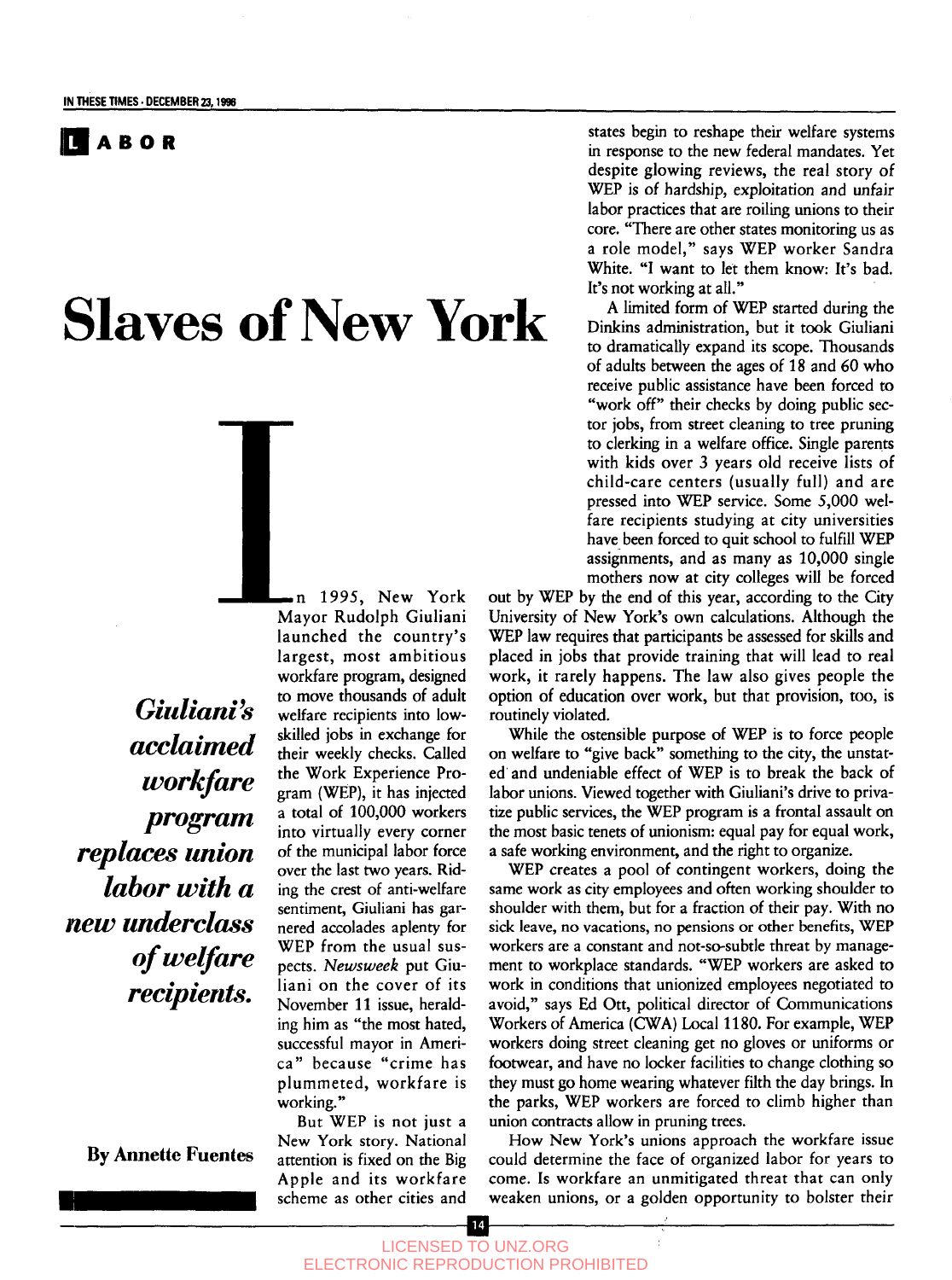#### IN THESE TIMES • **DECEMBER 23,1998**



diminishing ranks by organizing the most vulnerable and exploited members of society?

"What the unions have done is take a hear-no-evil, seeno-evil approach to workfare," says Stanley Aronowitz, professor of sociology at the CUNY Graduate Center. "It is in their interest to oppose the creation of any job in this city that doesn't pay a decent wage. The second line of defense is to organize WEP workers."

But that hasn't happened. With some exceptions, public sector unions have mostly watched with fear and loathing as WEP workers have begun to fill slots once occupied by their civil-service colleagues. Unions representing workers in private sector jobs, meanwhile, have shown little interest in workfare even though under the new national welfare reform, any state can apply for a waiver to use workfare participants in the private sector. In Alabama, says Ott, some 300 workfare participants are employed in a BMW plant.

WEP workers themselves perhaps hold the key. No matter how the unions or the government see them, if they begin to forge an identity as a class of workers, they could become a force to be reckoned with. Since last summer, WEP Workers Together (WWT), an organization of and for workfare participants, has been agitating and advocating for this growing second-class working class.

"We need our own union," says White, a WWT member. A bank employee for seven years, White, 39, found herself downsized and on welfare when her unemployment insurance benefits ran out this summer. Assigned to street cleaning, White endures dangerous and unsanitary conditions—and the contempt of regular sanitation employees. The orange safety vests that WEP workers wear are stored in garbage cans, and if they bring a bag lunch it gets tied to the cans' handles for storage. But worst of all, White says, is the "bathroom problem." "I have to go from business to business looking for a toilet," she says. At the sanitation depot in Brooklyn where they meet before being driven by van to work sites, union workers wrote on the bathroom door, "No WEP workers."

Currently 35,000 WEP workers put in a minimum of 20 hours weekly in virtually every city agency, most doing manual labor. About 6,000, the largest group, are deployed in city parks and deserve the credit Giuliani has claimed for parks being their cleanest in years. Sanitation claims a fifth of all WEP workers, who sweep the gutters of busy commercial strips. Another 4,600 work for the city's own welfare agency, the Human Resources Administration, doing maintenance and some clerical work. Public hospitals have 1,000 WEP workers, primarily in housekeeping and dietary jobs.

The other side of the WEP equation—the side Giuliani downplays—is the 22,000 public sector jobs lost through a massive buyout and early retirement program the mayor offered two years ago. The correlation between lost union jobs and the growth in WEP should be obvious to even the casual observer. Hospital Workers Local 420 lost 2,000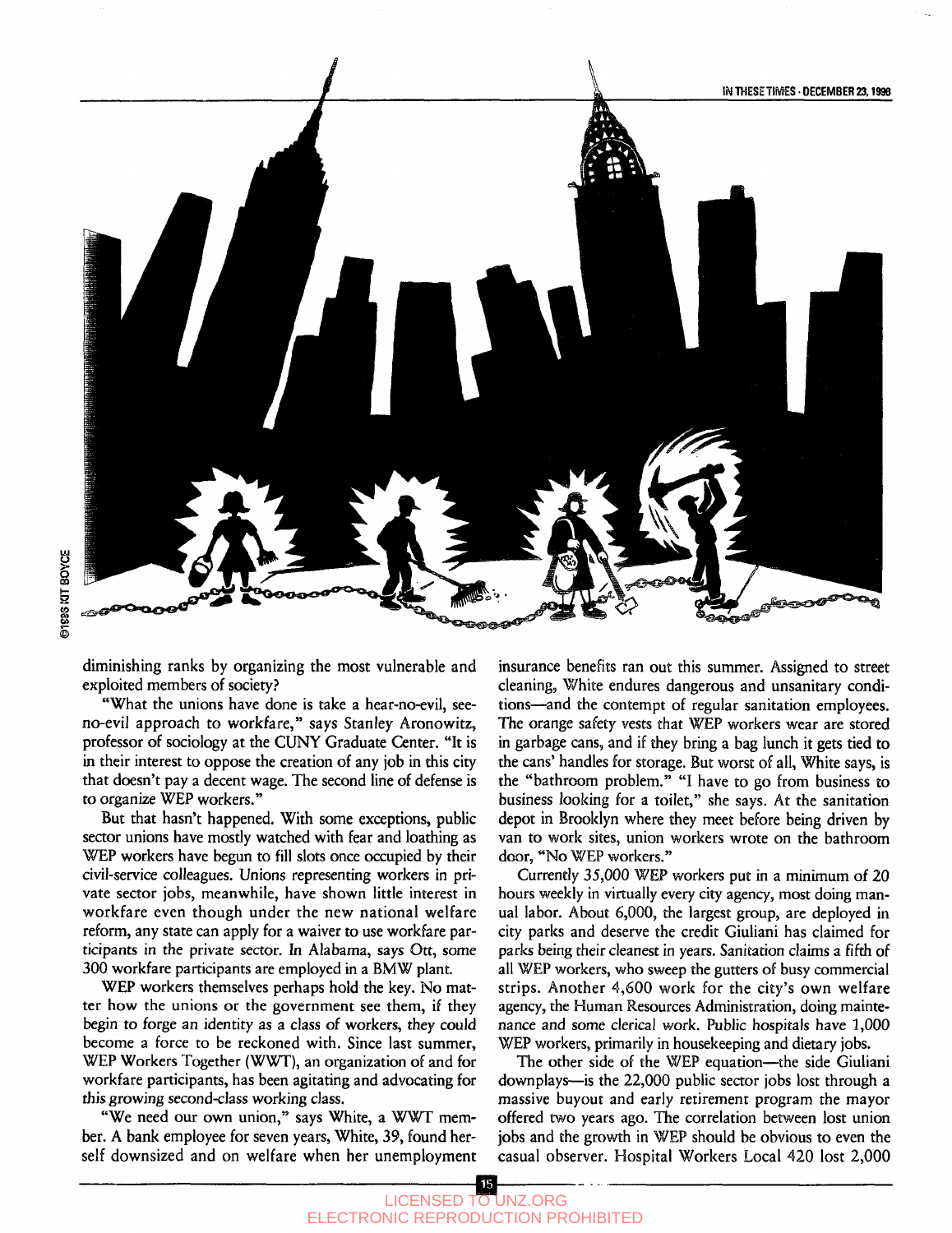#### **Corporate welfare big time**

**W Felfare reform will bring hardship and suffering to all those it touches with one big exception: the data systems companies that score juicy state contracts to process welfare claims.**

**The sodal service sector, whose centralized bureaucracies are often seen as inefficient and wasteful, are a ripe target for privatization. Welfare reform, with its emphasis on cost cutting, is spurring many states to farm out the administration of a range of public assistance programs. Wisconsin, Florida and Texas all are experimenting with privatization, with the Lone Star State leading the way with a far-reaching plan to turn its \$8 billion welfare program over to private hands. The prize for the winning bidder is a potential \$2 billion payoff over five years for operating an electronic screening system to determine welfare-applicant eligibility.**

**In November, Texas opened the bidding on the welfare-administration contract and snared three contenders, including Unisys and Lockheed Martin. With Gerald Miller, a government official who helped draw up the federal welfare reform, now on Lockheed's lobbying team for the Texas contract, the defense contractor giant seems to have the inside track. Although better known for its fighter planes, Lockheed Martin considers welfare services a major growth industry and already has contracts in 30 states to provide some type of public assistance processing. Nationwide, Lockheed processes 10 percent of all child-support payments.**

**But whichever company wins the bidding in Texas, the sure losers are going to be public service employees who currently process public assistance benefits. As part of its privatization scheme, the state aims to save costs by shutting offices and trimming up to 40 percent of employees now administering welfare benefits. According to the Texas State Employees Union, a CWA** local, 17,000 state jobs could be wiped out. - A.F.

members to the buyouts. The parks department lost 2,400 full-time union jobs. American Federation of State, County and Municipal Employees (AFSCME) local District Council 37, the largest municipal union, lost a total of 11,000 members, according to its president, Stanley Hill.

For Giuliani, the math of WEP workers in city jobs is irresistible. According to Ken Peres, research director for District 1 of CWA, the average clerical worker's salary (not including benefits) costs the city \$12.32 per hour. A WEP worker, meanwhile, costs the city just \$1.80 per hour for a 20-hour workweek. (That's based on a \$577 monthly welfare benefit, one-quarter of which is paid by the city, onequarter by the state, and half by the federal government.) With cuts in welfare benefits proposed by Gov. George Pataki and the jump to a 30-hour workfare week, the cost to the city will be 53 cents per hour for a WEP worker.

Bargain labor doesn't begin to describe it. "It's union busting by management," says Jim Butler, Local 420 president. "It's inhumane. But my position is we can't stop them from coming into the jobs." Then again, Hill and Butler, whose local is under the District Council 37 umbrella, haven't really tried to stop workfare—or to organize WEP workers. Hill, arguably the labor leader with the most clout in the city, has a fairly cozy relationship with City Hall. He negotiated a contract for his 140,000 members that many considered a sell-out; it has a no-layoff provision that the

city can renegotiate any time it chooses. He is loathe to criticize the mayor on WEP even as he acknowledges that the city is violating District Council 37 contracts continually by using WEP workers in civil service jobs.

"We've been able to work with the mayor to create a workfare committee to address our concerns," says Hill. His agenda is to press the city to hire WEP workers into union jobs with full pay and benefits. His achievements to date: *63* WEP workers hired in the public hospitals, and a promise of no displacement for public school maintenance employees and of possible jobs for WEP workers in the school system.

"Hill has taken a position that gives up on a basic principle of trade unionism: Labor cannot be in competition with itself," says Aronowitz. "It's a mistake in judgment to think you can put your finger in the dike, and it will hold forever. A large number of Hill's members will leave the union through attrition, and they will be replaced by the workfare workforce."

Willie James, president of the 31,000 member Transport Workers Union Local 100, has come in for more scathing criticism. He negotiated a controversial contract that flings the door wide open for

WEP to enter the subway and bus systems. With the city threatening 2,000 layoffs, the contract was approved by his members in October by a bare 5 percent margin—with half the members not voting. In exchange for a no-layoff guarantee, James agreed to give up 600 cleaning jobs through attrition and to allow thousands of WEP workers to do the jobs. Numerous attempts to reach James for comment were unsuccessful, but in an October 23 *New York Times* article about the contract, James said, "Under the circumstances, I think we did well."

Not according to New Directions, a powerful dissident faction within Local 100 that vehemently opposed the contract. "We believe it's the wrong thing for a union to agree to downsize itself and bring in a contingent work force," says Tim Schermerhorn, a train operator and New Directions officer. "At bottom it's ideological. You either think unions have to help managers balance their budgets or you enter into a long-term fight. Willie James brags that this agreement is the product of cooperation. That's nothing to brag about."

The new contract has other provisions relating to WEP workers that bode ill for worker solidarity. One is that WEP workers will not be commingled with regular Transit Authority workers. The other gives a \$1.70 per hour raise to any union employee who must supervise WEP workers—"a buyoff to set up some union workers as straw bosses, making money off the backs of welfare

16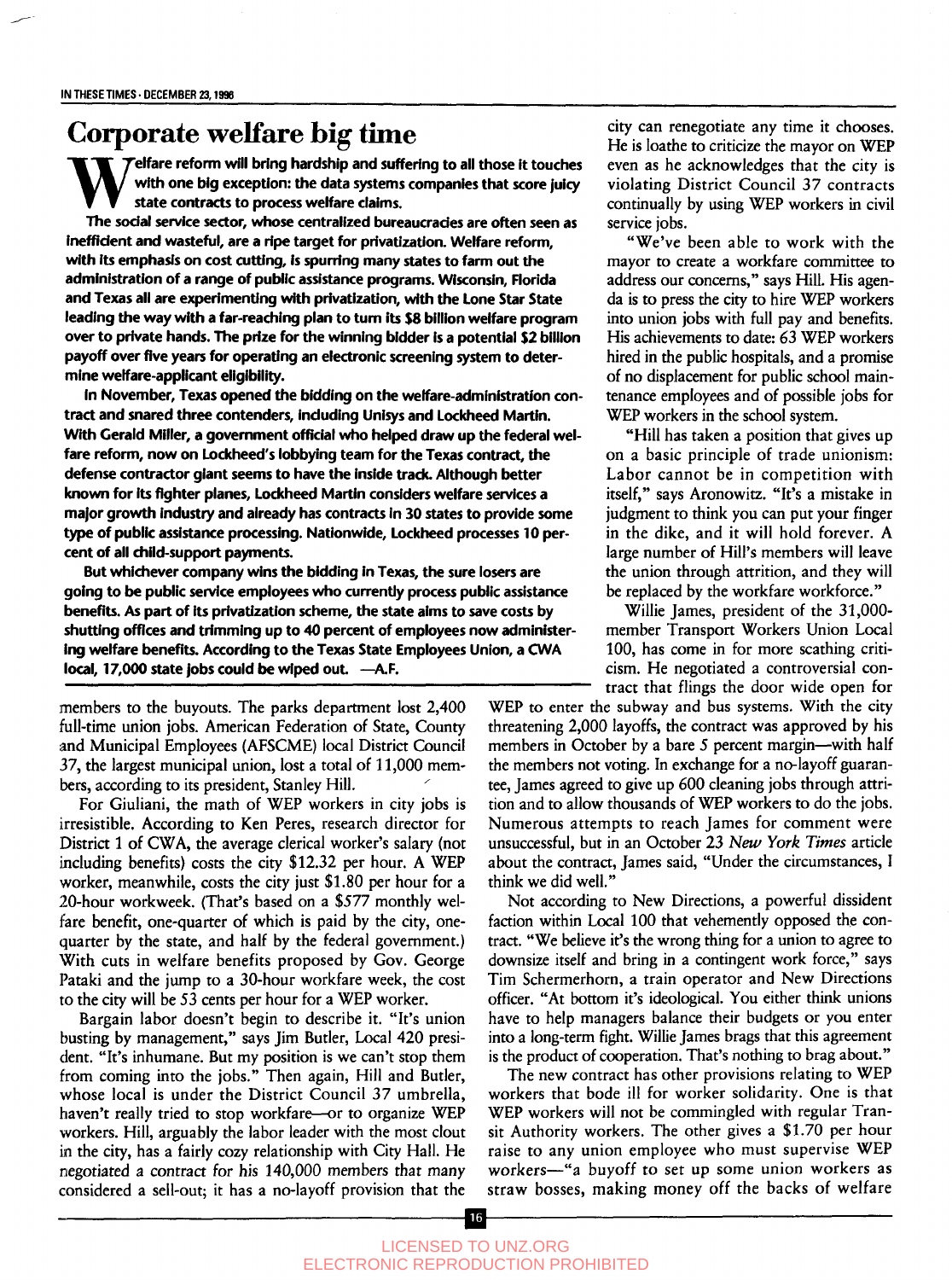workers," as Aronowitz puts it. Although the new contract is in effect, the mayor's office is still negotiating with the Transit Authority over how many WEP workers the agency will use.

New Directions members are unequivocal in denouncing WEP but have a less clearly articulated position on WEP workers. Their main approach has been a defensive one. "In terms of organizing with these people," says Schermerhorn, "we have that desire but we don't know how the program is going to look when it's instituted." Ultimately, he would like WEP workers to be hired in union jobs with full pay and benefits.

The most progressive stance on WEP comes from the public union least affected so far by the program: CWA Local 1180, which represents white-collar city workers. Local 1180 lost 1,700 workers through the buy-out program, but few WEP workers are qualified for the administrative jobs the union represents. Nonetheless, Local 1180 staff have been backing the efforts of WEP workers to organize themselves, taking a clear stand that they are "working-class people," while also condemning workfare as compulsory labor.

For its aggressive positions on workfare and other issues, Local 1180 has been shunned by Hill and his locals. Nonetheless, Local 1180 initiated a workfare committee on the Municipal Labor Coalition, a citywide organization of all the public employee unions, where it has raised health and safety issues for WEP workers. "We have to come up with a plan that doesn't undermine standards union workers have fought to gain," says Ott.

Perhaps the greatest scam of WEP, says Ott, is that it's supposed to prepare people for real jobs with real wages and benefits. Yet WEP can't remove the barriers to employment that kept people on public assistance in the first place, like the lack of affordable child care for women and adequate training. "This is a huge piece of the working class that is being brought into the mainstream," says Ott. "Organized labor has a great opportunity to organize them. Whether WEP workers organize independently or with us remains to be seen."

WEP workers certainly are not waiting around for the labor movement to decide whether to embrace them. WEP Workers Together, under the auspices of the Urban Justice Center, an advocacy group, has been pressuring the city to enforce health and safety standards for WEP workers, and to create job training programs and real jobs. They have begun to file complaints with the state Public Employee Safety and Health agency.

"Labor organizes the unorganized or it dies," says Aronowitz. "WEP workers are going to organize with the support of 1180. It will either embarrass and shame District Council 37 and Local 100, or it will cause major conflict among the unions." ^

**Annette** Fuentes is editor of *Crftica: A journal of Puerto Rican Policy and Politics,* published by the New York-based Institute for Puerto Rican Policy.



### **flaking Peace with the 60s** David Burner

"A thoughtful, almost elegiac, examination of liberalism's moral and ideological collapse over ten famously tumultuous years.... The book is lucid, and Burner's tone throughout is as measured and reasonable as the creed whose redemption he seeks. ... a valuable contribution for those still trying to make sense of the '60s."—*Kirkus Reviews*

*"[Making Peace with the 60s]* offers a keen-sighted, comprehensive analysis of a fascinating era that produced the Flower Children *and* Richard Nixon, Readers searching for an admirable explanation of the cross-connections in this mythic decade can find them here."—*Publishers Weekly*

## **The Origins of the Urban Crisis**

Race and inequality in Postwar Detroit Thomas **J. Sugrue**

"This superb study offers a richly detailed account of the rise and fall of twentieth-century Detroit. Sugrue's sophisticated analysis of the interconnections among jobs, housing, and politics provides a devastating critique of the current fashionable 'culture of poverty' thesis. Must reading for . . . everyone concerned about the current urban crisis."—)acqueline Jones, author of *The Dispossessed: America's Underclasses from the Civil War to the Present*

"Sugrue's incredibly rich, nuanced, multilayered account of the transformation of Detroit provides the historical perspective missing in virtually all accounts of the crisis ravaging today's inner cities."—Robin D. C. Kelley, author of Race *Rebels: Culture, Politics, and the Black Working Class*

*Princeton Studies in American Politics: Historical, International, and Comparative Perspectives* **Cloth: \$35.00 ISBN 0-691 -01101 -X** *Due December*

Cloth: \$29.95 ISBN 0-691-02660-2

#### NGETON UNIVER AVAILABLE AT FINE BOOKSTORES OR DIRECTLY FROM THE PUBLISHER: 800-777-4726 • WORLD WIDE WEB SITE: HTTP://PUP.PRINCETON.EDU

 $17<sub>1</sub>$ LICENSED TO UNZ.ORG ELECTRONIC REPRODUCTION PROHIBITED